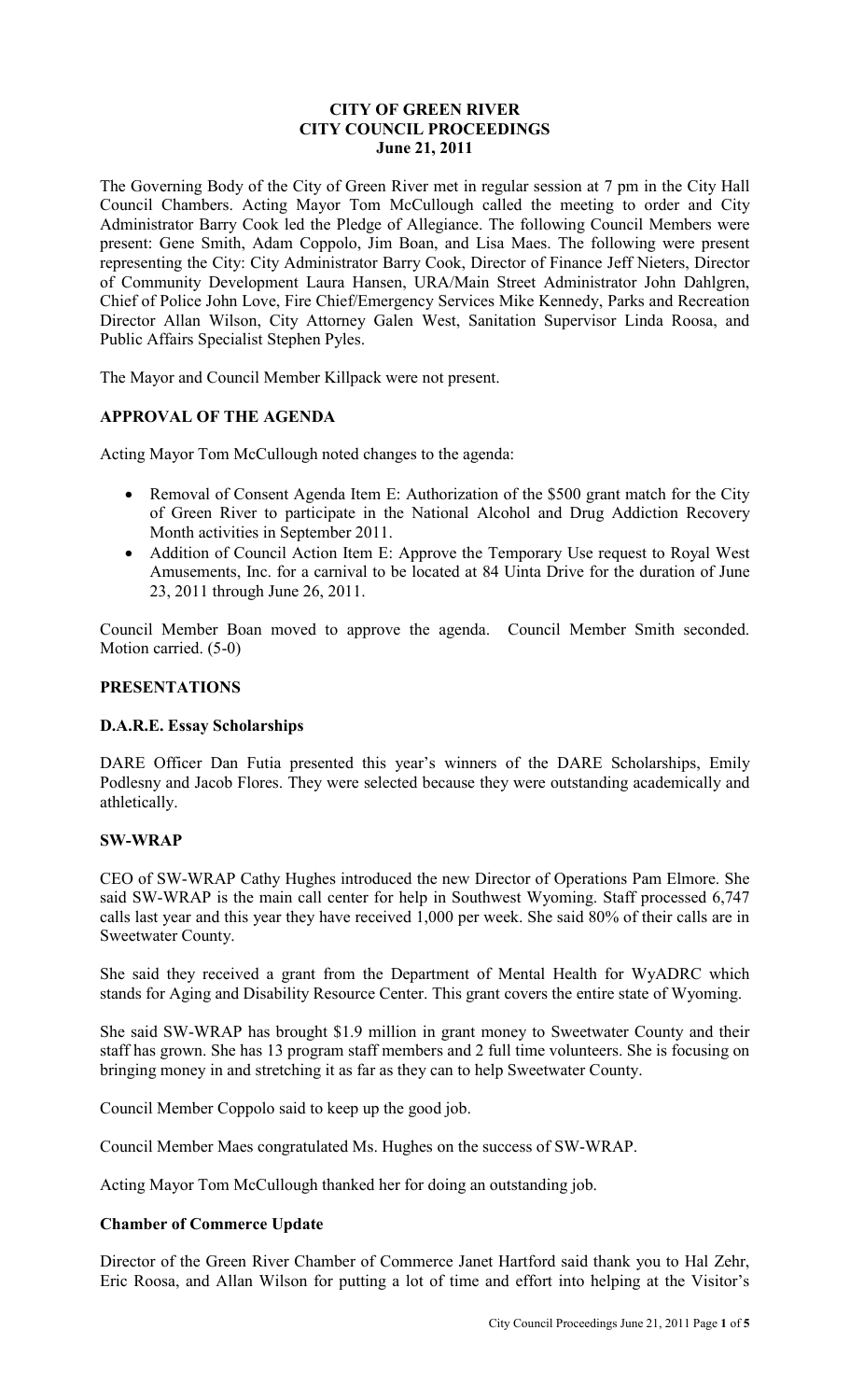Center. She said they have had a lot of travelers come through. The numbers from April to May have doubled.

She said there will be a ribbon cutting at the new Pizza Hut on Uinta Drive, Wednesday, June 22, 2011, at 4:00 pm.

She said the mustangs have been a great addition to the Visitor's Center.

The Sweetwater County Photo contest photos will be accepted now until July 29, 2011 at the Chamber of Commerce.

She said the demographic information has been updated for Green River and will be posted on the web-site soon. The Wilkins Peak Bike Trails have been approved by the BLM and Ashley National Forest. They will be working on the signage, maps, and promotion of the trails.

## **PROCLAMATIONS**

## **Parks and Recreation Month**

Recreation Supervisor Brenda Roosa read the proclamation and Acting Mayor Tom McCullough proclaimed the month of July as Parks and Recreation Month in Green River.

## **RESOLUTIONS**

## **Energy Efficiency Retrofit Grant Project**

**R11-34: A resolution for the governing body of the City of Green River, Wyoming, to approve an increase in expenditures in the Capital Projects Fund for the Energy Efficiency Grant in the amount of \$50,000.**

Council Member Coppolo moved to approve the resolution. Council Member Smith seconded. Motion carried. (5-0)

#### **Schedule of Fees**

**R11-35: A resolution for the governing body of the City of Green River, Wyoming, to approve an amendment for resolution number R11-32 which adopted the Schedule of Fees charged for services, products, licenses, rentals, etc. for the City of Green River, Wyoming, for the Fiscal Year beginning July 1, 2011 and ending June 30, 2012.** 

Council Member Coppolo moved to approve the resolution. Council Member Maes seconded.

Council Member Boan asked if the water salesman was in full operation.

Mr. Cook said the salesman is up and running on East Teton. They need to get the card systems and the other operations up, but the coin operation is working now.

Motion carried. (5-0)

## **COUNCIL ACTION ITEMS**

# **Bid Award for the Energy Efficiency Retrofit Project**

Council Member Maes moved to reject all bids and have the project rebid. Council Member Boan seconded.

Mr. Cook said staff felt they needed to write some specifications regarding the federal assistance funding that was received. Staff only received two bids and one bid did not have bid bond so that took it to one bid. Staff was told if they write the specifications more clearly two local contractors would bid on the project. There is \$175,000 in total for the project and staff feels the project can be completed within that amount.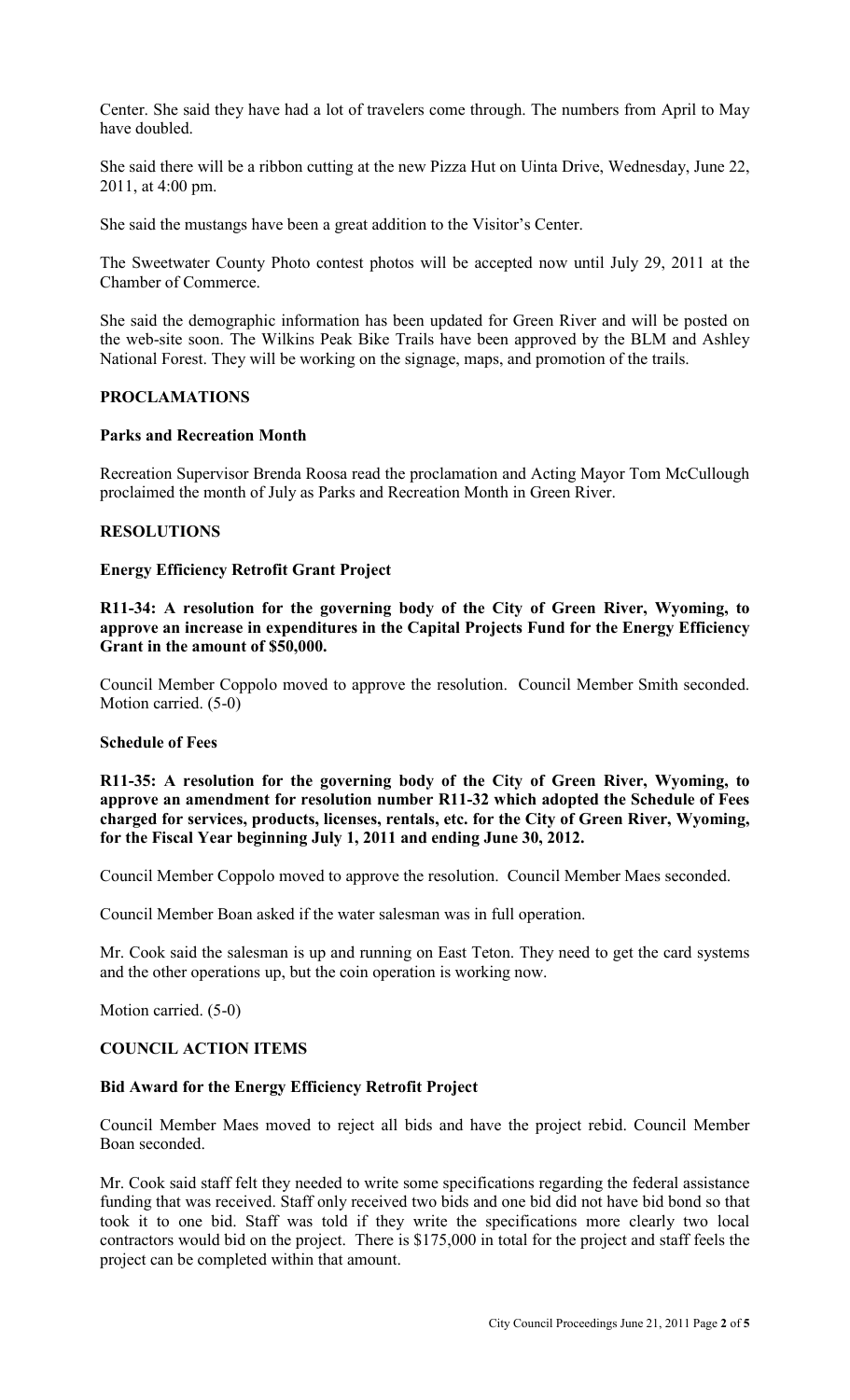Council Member Coppolo asked how long it will take to re-write the specs.

Parks and Recreation Director Allan Wilson said he is hoping to award the bid in August. The goal is to be completed by mid-November.

Motion carried. (5-0)

## **Cooperative Agreement with Wyoming Department of Transportation**

Council Member Smith moved to authorize the Mayor to sign the Cooperative Agreement between the Wyoming Department of Transportation and the City of Green River for federal funding assistance to address the transportation element of the City Comprehensive Plan. Council Member Coppolo seconded. Motion carried. (5-0)

Director of Community Development Laura Hansen said she is comfortable with their requirements for the grant. It will delay the project by a little, but it is worth the delay in order to take advantage of the \$50,000.

## **Voluntary Early Retirement Program**

Council Member Maes moved to approve the participation of John Love, Dan Futia, Ray Searle, and Hal Zehr in the 2011 Voluntary Early Retirement Program. Council Member Boan seconded.

Council Member Smith congratulated and thanked the participants for their service.

Council Member Maes said the participants will be missed and she wished them good luck in the future.

Council Member Coppolo thanked them for their time and services.

Council Member Boan thanked them for their services and said it would be hard to replace them because of their experience.

Acting Mayor Tom McCullough echoed everyone's comments.

Motion carried. (5-0)

#### **Green River Arts Council**

Council Member Coppolo moved to confirm the Mayor's re-appointments of Kim Collier and Andria GrandPre to the Green River Arts Council. Council Member Maes seconded. Motion carried. (5-0)

#### **Temporary Use Permit**

Council Member Smith moved to approve the Temporary Use request to Royal West Amusements, Inc. for a carnival to be located at 84 Uinta Drive for the duration of June 23, 2011 through June 26, 2011. Council Member Boan seconded.

Council Member Boan asked if this organization was affiliated with the Flaming Gorge Days.

Ms. Hansen said no.

Council Member Boan said he was glad to see that other organizations were looking at Green River and offering the citizens more things to do. He wishes them well and appreciates them coming to Green River.

Motion carried. (5-0)

## **CONSENT AGENDA**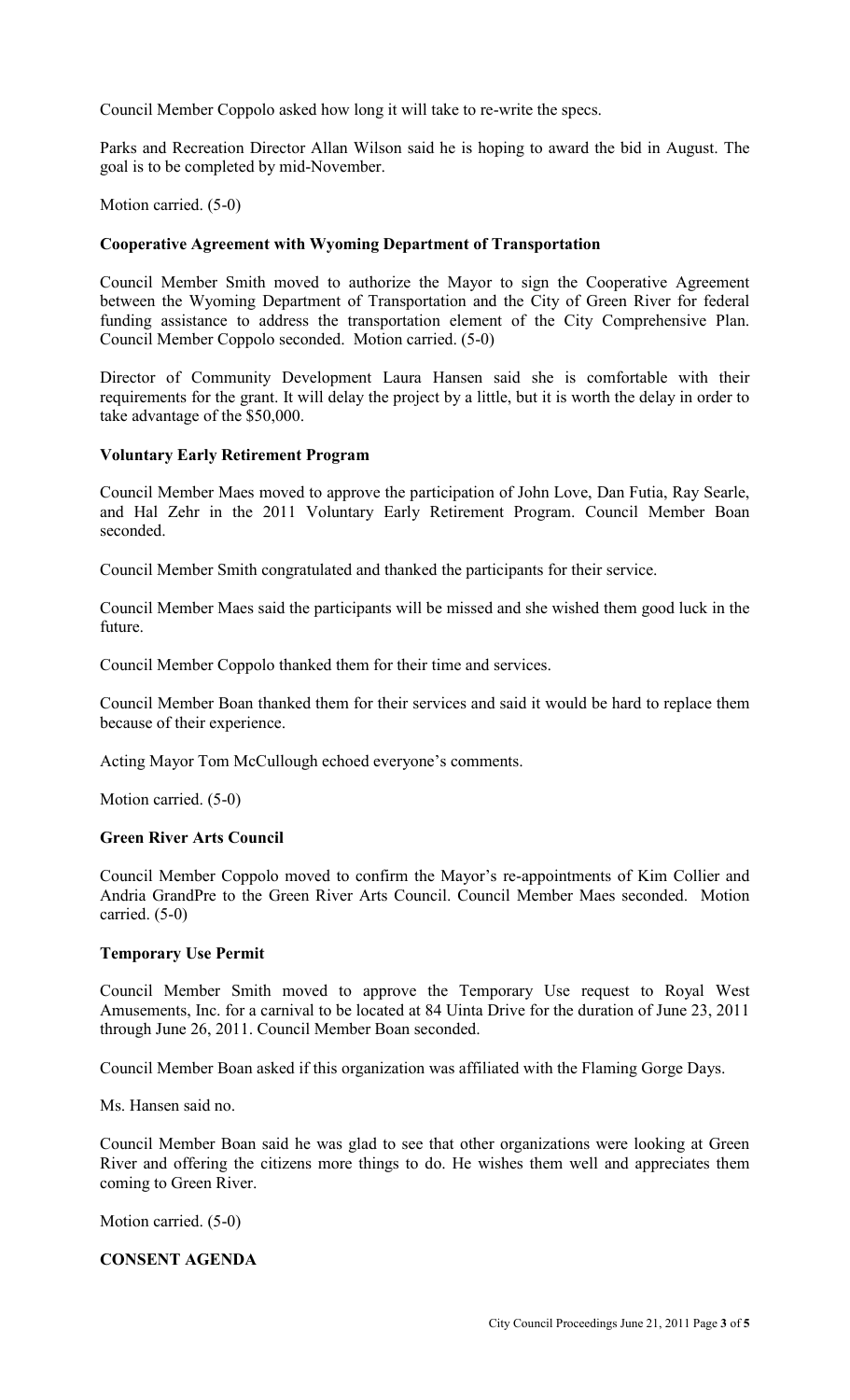Council Member Maes moved to approve the following consent agenda items. Council Member Smith seconded. Motion carried. (5-0)

- An amendment to the American Healthways Services, LLC Agreement for auto-renewal.
- The Utility Committee's recommendation for a credit to utility account 3567.04 in the amount of \$38.74 and to offer reasonable payment arrangements.
- Ratification of the payment of \$8,200 on June 10, 2011 to Wes Clegg of 7C Bucker's for the 2011 Overland Stage Stampede Stock Contract.
- Authorization for the Mayor to sign and initial the relevant documents to enable the City to continue its participation in the Lagoon discount ticket program.
- Horse Corral Lease with Lenny Cook for Corral #78.
- Minutes for: June 2, 2011 Budget Workshop, June 7, 2011 Council
- Financial Reports and Payment of Bills:<br>Prepaid Invoices =  $$18,929.78$ Outstanding Invoices =  $$347,885.10$ Pre-authorization Payments =  $$755,000.00$  Payroll Expenditures =  $$369,984.73$

# **CITY ADMINISTRATOR'S REPORT**

Mr. Cook said on June 15, 2011 he sent out a "notice to proceed" to A Pleasant Construction for the Utility Storage Building.

He said there will be an open house to discuss the Alternate Road on Thursday, June 23, 2011, at 6:00 pm, in the Green River Council Chambers. He encouraged the council and citizens to attend.

He said Public Works Director Mike Nelson has drafted a design engineering plan that will outline who is responsible, and for what on a project.

He said there will be a consensus meeting on June 29, 2011 at 8:30 am to discuss how the cities and towns will decide to distribute the \$2.3 million consensus money out to the various entities.

The Request for Proposals for the Workplace Analysis will go out on Friday, June 24, 2011. They will be due by July 12, 2011. They will come before the council on July 19, 2011 for approval, with the selection of a consultant in early August, and a completion date of October 11, 2011.

He said as of *June 15, 2011,* Mr. Wilson is the full-time Director of Parks and Recreation. He felt Mr. Wilson has done an outstanding job throughout the budget process and he brought a lot of expertise to the table.

# **CITY ATTORNEY'S REPORT**

Mr. West had nothing to report.

# **MAYOR AND COUNCIL REPORTS**

Council Member Boan said he does not believe that the city should be giving money to a multimillion dollar company like Southwest Counseling. He asked how things like the grant match for the alcohol and drug recovery month come to be put on the consent agenda. He believes they should be put on the agenda as a council action item.

Mr. Cook said it is by decision of the Mayor or himself. The city participated in the event last year, and everyone wore a t-shirt in support along with other agencies. It is a program that was been done for a couple of years and it was assumed that the city would continue this year. It was pulled off of the agenda because there was no official approval from the state yet.

Council Member Boan thanked his wife for taking several calls from the residents of New Mexico on their concerns for the road repairs that will take place this summer. He congratulated Mr. Wilson on his appointment as director.

Council Member Maes reminded residents to be careful on the river this weekend. She said Chalk It Up went well, there were 84 kids that participated. She attended the rodeo and it went